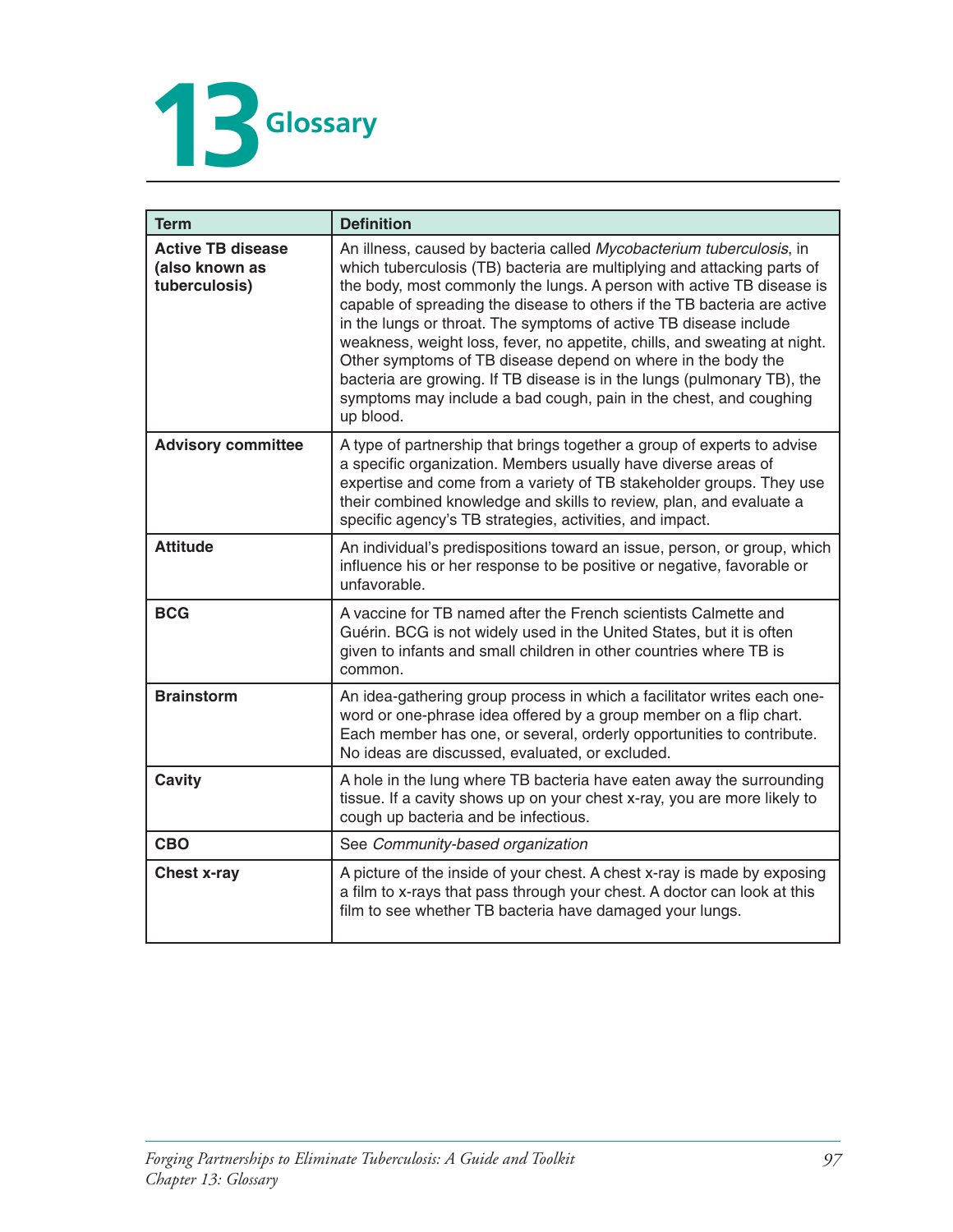| <b>Term</b>                                  | <b>Definition</b>                                                                                                                                                                                                                                                                                                                                                                                                                                                                                                                                                                                                                                                                                                                                                                                                                                                                                                                                                                                                                                               |
|----------------------------------------------|-----------------------------------------------------------------------------------------------------------------------------------------------------------------------------------------------------------------------------------------------------------------------------------------------------------------------------------------------------------------------------------------------------------------------------------------------------------------------------------------------------------------------------------------------------------------------------------------------------------------------------------------------------------------------------------------------------------------------------------------------------------------------------------------------------------------------------------------------------------------------------------------------------------------------------------------------------------------------------------------------------------------------------------------------------------------|
| <b>Coalition</b>                             | A type of partnership that brings together organizations that might<br>normally compete and duplicate efforts. Partners undertake joint<br>planning and coordinated action. Building a coalition requires sustained<br>effort and the forging of long-term commitment among its members.<br>Coalition goals often include raising awareness, implementing specific<br>campaigns or projects, and improving services. Often, a TB coalition<br>works on several activities at once through various subcommittees or<br>task forces. The TB coalition usually serves as an umbrella organization<br>to set agendas, solicit funding, handle marketing and publicity, and<br>evaluate the progress of its subcommittees or task forces.<br>Additional aspects that appear common to most coalitions include:<br>Communication channels are formally established with partners'<br>interactions occurring in structured settings such as meetings.<br>Authority and accountability for conducting coordinated actions usually<br>falls on individual organizations. |
| <b>Collaboration</b>                         | A type of partnership that brings together diverse stakeholder groups                                                                                                                                                                                                                                                                                                                                                                                                                                                                                                                                                                                                                                                                                                                                                                                                                                                                                                                                                                                           |
|                                              | to define and address problems that no one member can resolve in<br>isolation. Partners develop common goals and strategies, as well as a<br>shared responsibility for creating the structures needed to implement<br>them. It is a complex partnership consisting of well-defined, mutually<br>beneficial relationships. Partners tend to have the full backing of their<br>individual organizations. Resources are pooled or jointly secured for<br>longer-term efforts.                                                                                                                                                                                                                                                                                                                                                                                                                                                                                                                                                                                      |
|                                              | Collaborations are similar to coalitions, but with the following<br>distinctions:                                                                                                                                                                                                                                                                                                                                                                                                                                                                                                                                                                                                                                                                                                                                                                                                                                                                                                                                                                               |
|                                              | Coalitions tend to bring together organizations with pre-existing<br>common goals. Collaborations bring together organizations to create<br>common goals.                                                                                                                                                                                                                                                                                                                                                                                                                                                                                                                                                                                                                                                                                                                                                                                                                                                                                                       |
|                                              | In coalitions, member organizations tend to maintain their pre-existing<br>visions and approaches to their work. In collaborations, member<br>organizations tend to align their visions and approaches with those<br>developed by the collaboration.                                                                                                                                                                                                                                                                                                                                                                                                                                                                                                                                                                                                                                                                                                                                                                                                            |
|                                              | In coalitions, interaction tends to take place in structured settings, such<br>as coalition meetings. In collaborations, communication and interaction<br>among partners also frequently occurs informally between meetings.                                                                                                                                                                                                                                                                                                                                                                                                                                                                                                                                                                                                                                                                                                                                                                                                                                    |
| <b>Community</b>                             | A system of people with common values and institutions who identify<br>themselves as part of that common system.                                                                                                                                                                                                                                                                                                                                                                                                                                                                                                                                                                                                                                                                                                                                                                                                                                                                                                                                                |
| <b>Community-based</b><br>organization (CBO) | An organization that is located in a specific community and provides<br>services to, and is managed and directed by, members of that<br>community.                                                                                                                                                                                                                                                                                                                                                                                                                                                                                                                                                                                                                                                                                                                                                                                                                                                                                                              |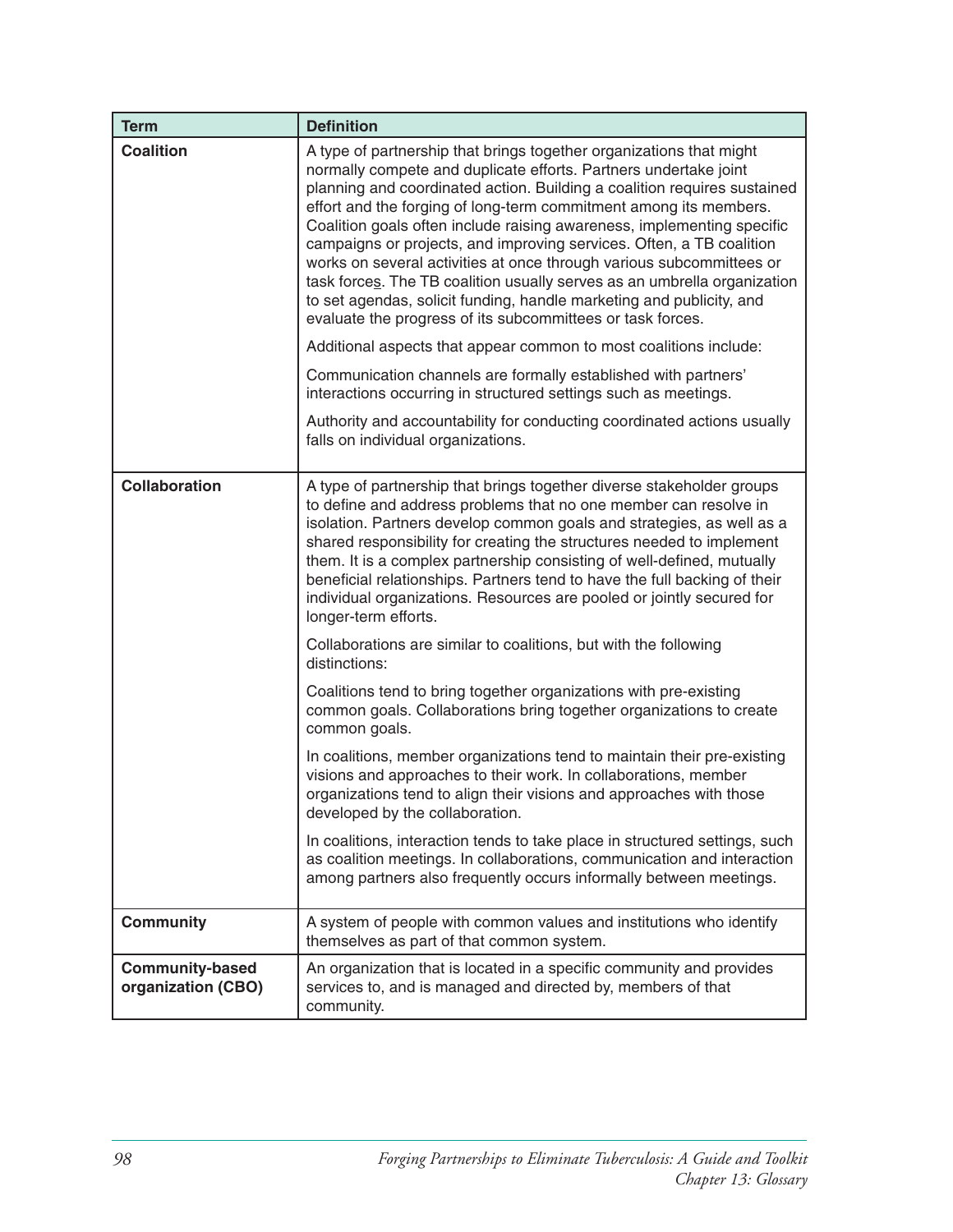| <b>Term</b>                               | <b>Definition</b>                                                                                                                                                                                                                                                                                                                                                                                                                                                                                            |
|-------------------------------------------|--------------------------------------------------------------------------------------------------------------------------------------------------------------------------------------------------------------------------------------------------------------------------------------------------------------------------------------------------------------------------------------------------------------------------------------------------------------------------------------------------------------|
| <b>Community leader</b>                   | A person who is formally or informally recognized as influential by a<br>system of people with common values and institutions that identify<br>themselves as part of that common system.                                                                                                                                                                                                                                                                                                                     |
| <b>Contact</b>                            | A person who has spent time with a person with infectious TB.                                                                                                                                                                                                                                                                                                                                                                                                                                                |
| <b>Culture</b>                            | Integrated patterns of human behavior that include the language,<br>1.<br>thoughts, communications, actions, customs, beliefs, values, and<br>institutions of racial, ethnic, religious, or social groups.                                                                                                                                                                                                                                                                                                   |
|                                           | A test to see whether there are TB bacteria in phlegm or other<br>2.<br>body fluids. This test can take 2 to 4 weeks in most laboratories.                                                                                                                                                                                                                                                                                                                                                                   |
| <b>Cultural competence</b>                | Having the capacity to function effectively as an individual and an<br>organization within the context of the cultural beliefs, behaviors, and<br>needs presented by consumers and their communities                                                                                                                                                                                                                                                                                                         |
| <b>Directly observed</b><br>therapy (DOT) | A way of helping patients take their medicine for TB. A patient getting<br>DOT will meet with a health care worker every day or several times a<br>week at a place on which both agree. This can be the TB clinic, home<br>or work, or any other convenient location. The patient will take the<br>medicine at this place.                                                                                                                                                                                   |
| <b>Double-loop learning</b>               | Occurs when organizations question the validity of their current<br>operating systems, policies, procedures, and objectives. Assumptions<br>underlying current perceptions are identified and questioned. The<br>consistency between what the organization says it does and what it<br>actually does is publicly tested. The goal of this learning process is<br>to improve outcomes by fully accepting and exploring successes and<br>mistakes.                                                             |
| <b>Drug-resistant TB</b><br>bacteria      | TB bacteria that can no longer be killed by a certain drug.                                                                                                                                                                                                                                                                                                                                                                                                                                                  |
| <b>Extrapulmonary TB</b>                  | TB disease in any part of the body other than the lungs (for example,<br>the kidney or lymph nodes).                                                                                                                                                                                                                                                                                                                                                                                                         |
| Goal                                      | Goals describe the overall mission of the partnership. They are broad,<br>general statements that clearly portray general improvements you wish<br>to make.                                                                                                                                                                                                                                                                                                                                                  |
| <b>High-risk populations</b>              | Populations at high risk of being exposed to and infected with M.<br>tuberculosis (e.g., close contacts; persons from high-prevalence<br>nations; the elderly; medically underserved, low-income populations;<br>migrant farm workers; homeless persons; residents of long-term<br>facilities; persons who inject drugs) or who are at a particularly high risk<br>for the development of TB disease once infected (e.g., persons with<br>HIV infection and persons recently infected with M. tuberculosis). |
| <b>HIV infection</b>                      | Infection with the human immunodeficiency virus, the virus that causes<br>AIDS (acquired immunodeficiency syndrome). A person with both latent<br>TB infection and HIV infection is at very high risk for TB disease.                                                                                                                                                                                                                                                                                        |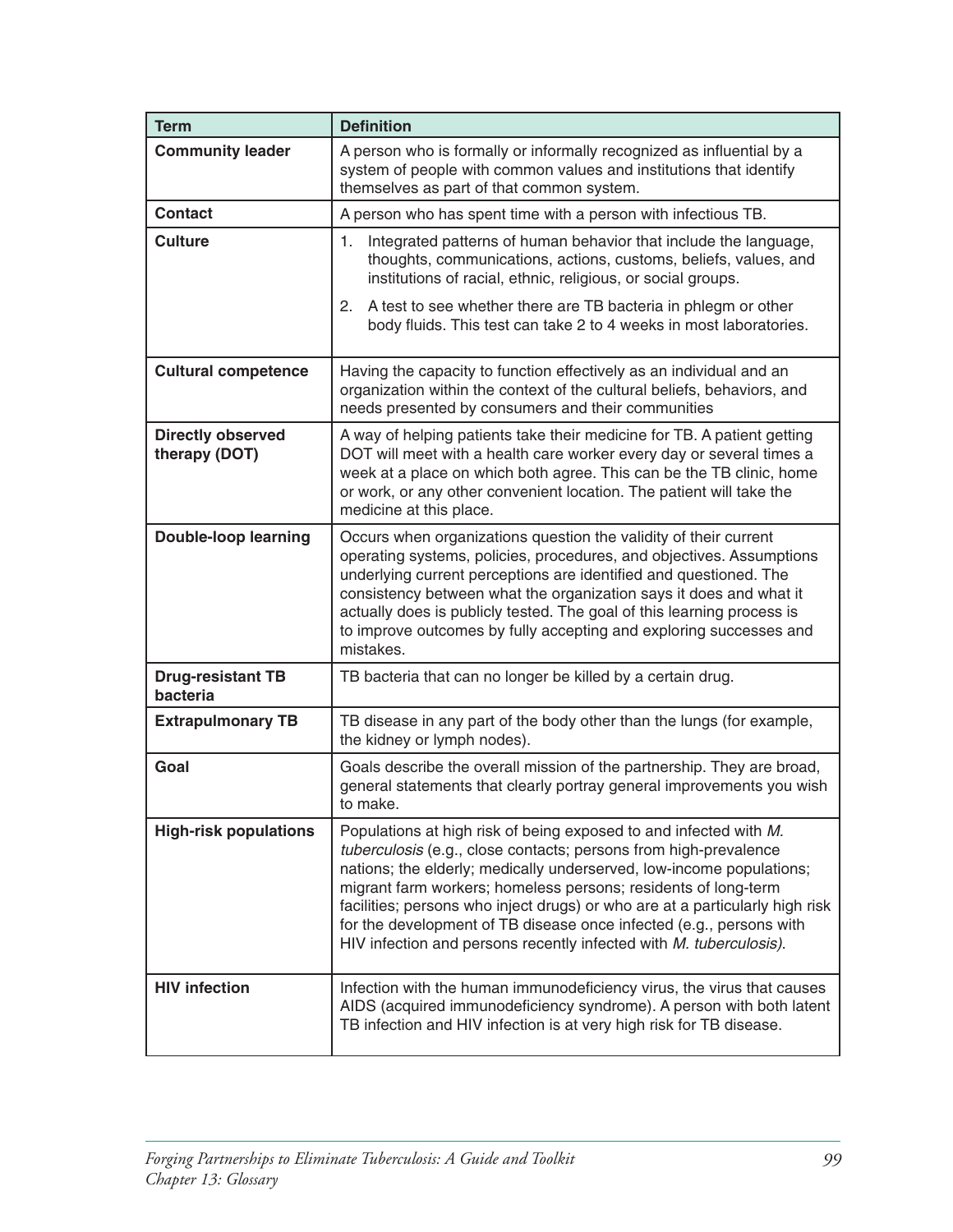| <b>Term</b>                                             | <b>Definition</b>                                                                                                                                                                                                                                                                                                                                                                                                                                                    |
|---------------------------------------------------------|----------------------------------------------------------------------------------------------------------------------------------------------------------------------------------------------------------------------------------------------------------------------------------------------------------------------------------------------------------------------------------------------------------------------------------------------------------------------|
| <b>Infectious TB</b>                                    | TB disease of the lungs or throat, which can be spread to other people.                                                                                                                                                                                                                                                                                                                                                                                              |
| Infectious person                                       | A person who can spread TB to others because he or she is expelling<br>TB bacteria into the air.                                                                                                                                                                                                                                                                                                                                                                     |
| Isoniazid (INH)                                         | A drug used to prevent TB disease in people who have latent TB<br>infection. INH is also one of the five drugs often used to treat TB<br>disease.                                                                                                                                                                                                                                                                                                                    |
| <b>Latent TB infection</b><br>(LTBI)                    | A condition in which TB bacteria are alive but inactive in the body.<br>People with latent TB infection have no symptoms, do not feel sick,<br>cannot spread TB to others, and usually have a positive skin-test<br>reaction. People with latent TB infection may develop active TB disease<br>later in life if they do not receive treatment for latent TB infection.<br>Treatment for people with latent TB infection prevents them from<br>developing TB disease. |
| Leadership                                              | Effective leadership usually consists of an overall coordinator, an<br>organizational driver, and committed partners who consistently support<br>the partnership's ground rules, vision, and projects.                                                                                                                                                                                                                                                               |
| <b>Media advocacy</b>                                   | The strategic use of mass media to reframe issues, shape public<br>discussion, or build support for a policy, point of view, or environmental<br>change.                                                                                                                                                                                                                                                                                                             |
| <b>Miliary TB</b>                                       | TB disease that has spread to the whole body through the bloodstream.                                                                                                                                                                                                                                                                                                                                                                                                |
| <b>Multidrug-resistant TB</b><br>(MDR TB)               | TB disease caused by TB bacteria resistant to at least rifampin and<br>isoniazid, the two most potent first-line drugs used to treat TB.                                                                                                                                                                                                                                                                                                                             |
| <b>Multisector</b><br>partnership                       | A partnership that includes more than one segment (sector) of<br>a society or community (e.g., health care professionals, at-risk<br>populations, government entities, businesses or commercial ventures,<br>health care institutions, and institutions of higher learning)                                                                                                                                                                                          |
| Mycobacterium<br>tuberculosis                           | Bacteria that cause latent TB infection and TB disease.                                                                                                                                                                                                                                                                                                                                                                                                              |
| <b>Network</b>                                          | A partnership whose primary purpose is to promote the exchange of<br>information and ideas. Network membership can be formal or informal.<br>Networks do not usually demand significant time or effort from their<br>members; instead, they assist members in carrying out their individual<br>work.                                                                                                                                                                 |
| <b>Objectives (see also</b><br><b>SMART objectives)</b> | Objectives state the expected result. They are the specific, measurable,<br>attainable, realistic and time-framed (SMART) outcomes that are partial<br>accomplishments of the goal.                                                                                                                                                                                                                                                                                  |
| Partnership                                             | For the purposes of this document, a partnership is defined as the<br>bringing together of diverse stakeholders to increase the ability of all<br>members to share, understand, and value their diverse viewpoints and<br>to improve TB prevention and control outcomes through cooperative<br>work and respectful relationships.                                                                                                                                    |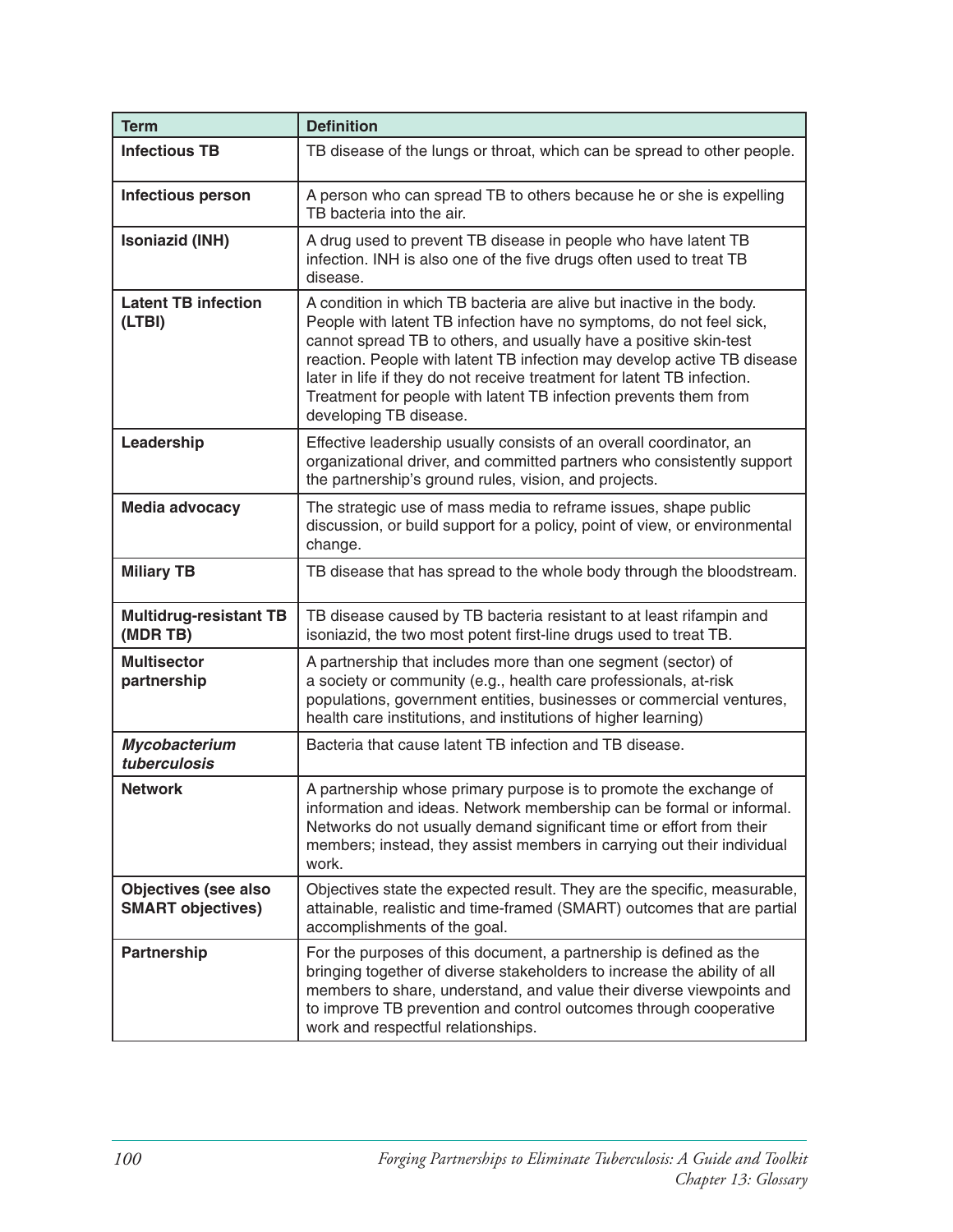| <b>Term</b>                 | <b>Definition</b>                                                                                                                                                                                                                                                                                                                                                                                                                                                                                                                                                                                                                                                                                |
|-----------------------------|--------------------------------------------------------------------------------------------------------------------------------------------------------------------------------------------------------------------------------------------------------------------------------------------------------------------------------------------------------------------------------------------------------------------------------------------------------------------------------------------------------------------------------------------------------------------------------------------------------------------------------------------------------------------------------------------------|
| <b>Public relations</b>     | Marketing activities designed to raise the public's awareness about a<br>product, service, individual, or issue; management of an organization's<br>public image that helps the public understand the organization and its<br>products.                                                                                                                                                                                                                                                                                                                                                                                                                                                          |
| <b>Pulmonary TB</b>         | TB disease that occurs in the lungs, usually producing a cough that<br>lasts longer than 2 weeks. Most TB disease is pulmonary.                                                                                                                                                                                                                                                                                                                                                                                                                                                                                                                                                                  |
| <b>Resistant bacteria</b>   | Bacteria that can no longer be killed by a certain drug.                                                                                                                                                                                                                                                                                                                                                                                                                                                                                                                                                                                                                                         |
| <b>Single-loop learning</b> | Occurs when organizations, such as partnerships, focus exclusively on<br>fine-tuning their existing operating systems, policies, and practices.                                                                                                                                                                                                                                                                                                                                                                                                                                                                                                                                                  |
| <b>Social marketing</b>     | The application and adaptation of commercial marketing concepts<br>to the planning, development, implementation, and evaluation of<br>programs that are designed to bring about behavior change to improve<br>the welfare of individuals or their society. Social marketing emphasizes<br>thorough market research to identify and understand the intended<br>audience and what is preventing them from adopting a certain health<br>behavior, and to then develop, monitor, and constantly adjust a<br>program to stimulate appropriate behavior change. Social marketing<br>programs can address any or all of the traditional marketing mix<br>variables-product, price, place, or promotion. |
| <b>SMART objectives</b>     | Program outcomes that are specific, measurable, attainable, realistic,<br>and time-framed (SMART). See the Planning With Partners Worksheet<br>in the Toolkit.                                                                                                                                                                                                                                                                                                                                                                                                                                                                                                                                   |
| <b>Smear</b>                | A process used to see whether there are TB bacteria in phlegm. To do<br>this process, lab workers smear the phlegm on a glass slide, stain the<br>slide with a special stain, and look for any TB bacteria on the slide. This<br>test usually takes 1 day.                                                                                                                                                                                                                                                                                                                                                                                                                                       |
| <b>Sputum</b>               | Phlegm coughed up from deep inside the lungs. Sputum is examined<br>for TB bacteria using a smear; part of the sputum can also be used to<br>do a culture.                                                                                                                                                                                                                                                                                                                                                                                                                                                                                                                                       |
| <b>Stakeholder</b>          | See TB stakeholder                                                                                                                                                                                                                                                                                                                                                                                                                                                                                                                                                                                                                                                                               |
| <b>Stigma</b>               | A situation or circumstance that is seen as detracting from a person's<br>character or reputation.                                                                                                                                                                                                                                                                                                                                                                                                                                                                                                                                                                                               |
| <b>Strategy</b>             | The overall approaches a program takes.                                                                                                                                                                                                                                                                                                                                                                                                                                                                                                                                                                                                                                                          |
| <b>Task force</b>           | A type of partnership that is often used to coordinate an intense, short-<br>term effort that requires input from many diverse groups. Partners<br>agree to complete a specific and well-defined task within a specified<br>period of time. Task forces are most often formed to resolve a specific<br>problem or crisis.                                                                                                                                                                                                                                                                                                                                                                        |